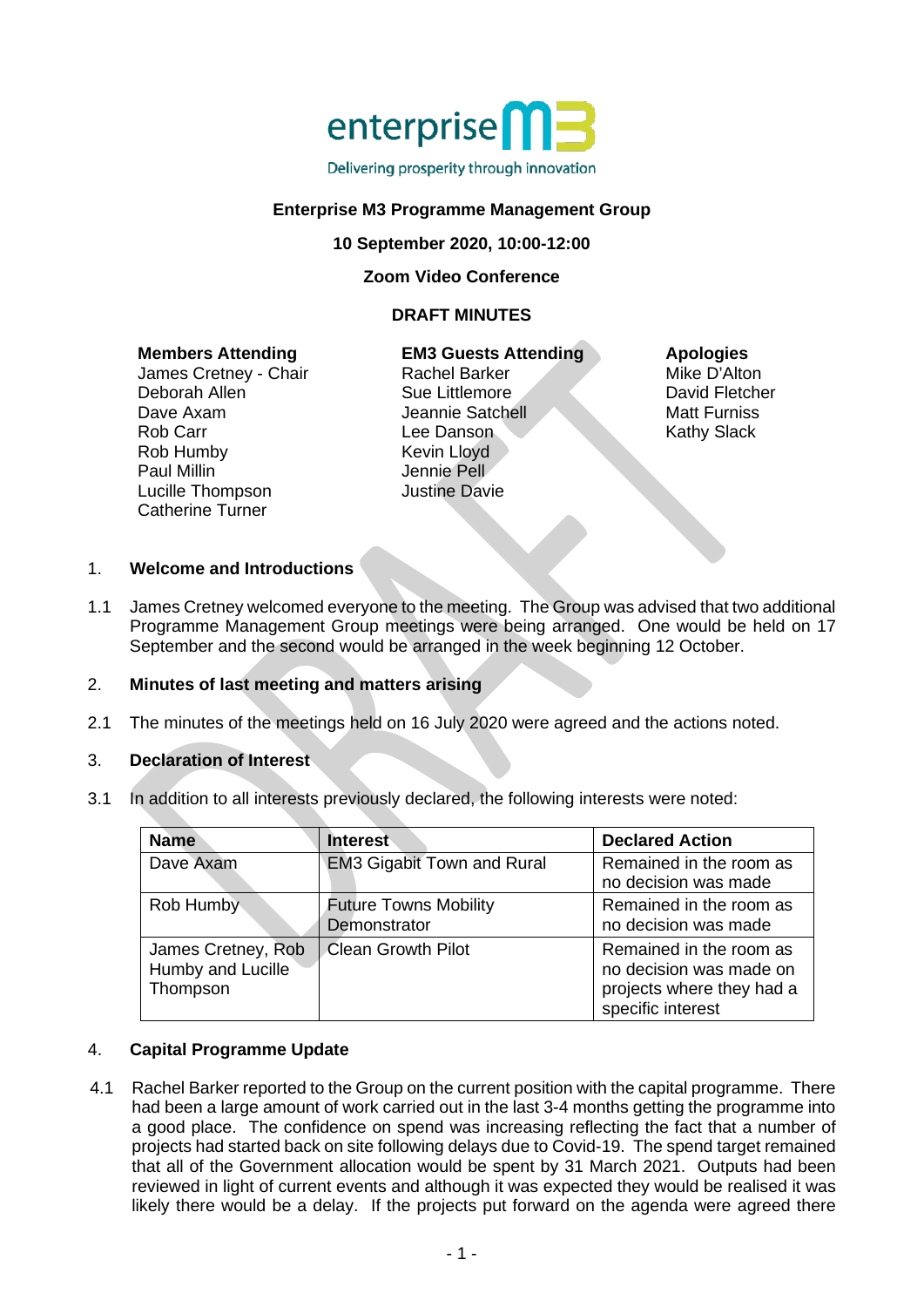would be £1.7m available to allocate to new projects. Once Whitehill and Bordon Town Centre contract was signed the position would be that 90% of the funding allocation would be contracted. Past experience in managing the programme was that the position was likely to change therefore the team would be closely reviewing the projects to enable pipeline projects to brought forward should any current projects slip or not require all of their allocated funding. Work would continue to review outstanding legal agreements with the aim for them all to be signed, an update on the position with contracts would be provided in November.

- 4.2 Early discussions had been held with Basingstoke and Deane Borough Council on potential funding support for the regeneration of Basing View, in particular Grosvenor House which was in substantial disrepair. Discussion had also been held with partners on potential opportunities for the creation of new co-working spaces across the Enterprise M3 area. Further details would be reported to the November PMG meeting.
- 4.3 The Group was advised that an additional £101k had been agreed to progress the RHS Wisley Centre of Excellence which had experienced cost increases arising from Covid-19 project delays. Following concerns raised at the last meeting with the North Downs Line project the legal agreement was signed and the project would now progress with spend being achieved in 2020/21 to unlock the ability for three trains per hour to operate on the line. The Group was advised at the last meeting that the Royal Holloway Regional Cyber Security Centre would not be proceeding as originally planned. Discussions with Royal Holloway had been positive and it had been agreed that £430k Local Growth Fund would not be subject to repayment as it formed a standalone project to support an incubation space within the University premises.

# 4.4 **Getting Building Fund**

- 4.5 The Group received a report on the progress of the Getting Building Fund programme. It was highlighted that the grant offer letter from Government had not yet been received therefore contracts could not yet be signed for any projects. However, there had been good progress made on each of the projects. The Digital Skills project was being delivered by a consortium to advance the digital estate of six further education colleges. Jeannie Satchell was working with the colleges and it was expected that the funding request would be brought to the additional PMG meeting in October. A separate item was on the agenda for an update on the Gigabit EM3 Town and Rural project which was progressing at speed. A report on the Creative Tech Growth Booster was also on agenda for consideration. The Park, Ride and EV Charge project was already in the pipeline and had been through diligence and approval but could not be finalised until the grant offer letter for the GBF had been received. An update on the Clean Growth Programme was on the agenda for consideration for funding approval.
- 4.6 The Group discussed the progress and acknowledged the delay in receiving the grant offer letter. There was a request for the project detail for the GBF projects be summarised in a RAG report as currently provided for the LGF projects in future.

| <b>Action to be taken</b>                                | By Whom | When        |
|----------------------------------------------------------|---------|-------------|
| Provide an update on the current position with contracts | Lee     | 12 November |
| to be signed                                             | Danson  | 2020        |
| Report on opportunities for the creation of new co-      | Lee     | 12 November |
| working spaces in the Enterprise M3 area                 | Danson  | 2020        |
| Summarise the GBF project progress in a RAG report       | Lee     | 12 November |
| for future meetings                                      | Danson  | 2020        |

# 5. **Gigabit EM3 Town and Rural project**

5.1 Kevin Lloyd updated the Group on the progress of the Gigabit EM3 Town and Rural project. The remit for the project had been agreed by the LEP Board at the meeting on 30 July. Progress on the project had proceeded at pace, detailed mapping of the route had been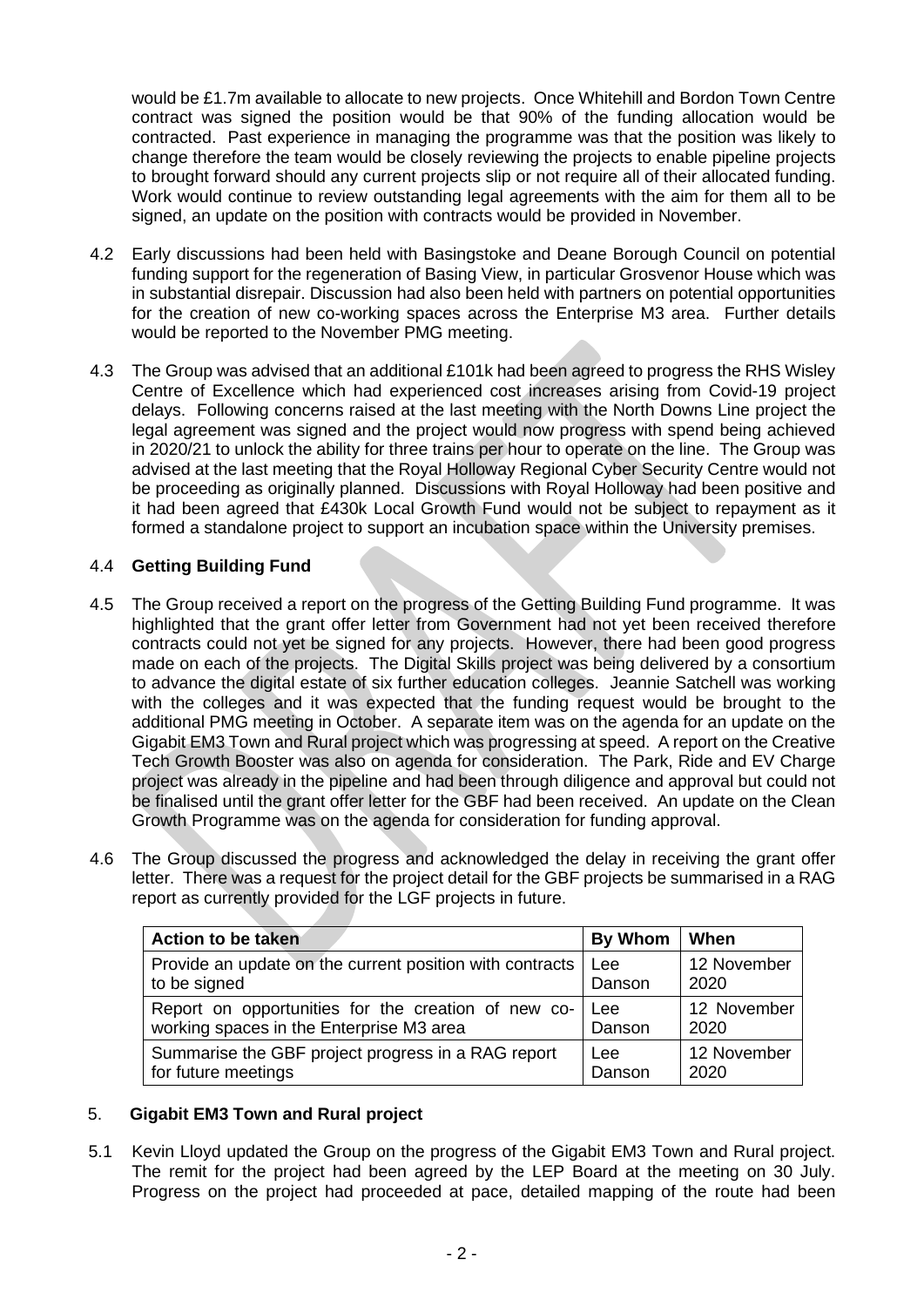completed and the detailed business case prepared. A new steering group had been established, comprising representatives from the eight local authority areas included in the fibre spine route. The steering group would be meeting on 14 September to consider the business case which had also been submitted to AECOM for due diligence analysis.

- 5.2 An additional PMG meeting had been scheduled for 17 September where the business case would be considered. The proposal would then be considered by the Board on 24 September. The Group was asked to raise any specific issues they would like addressed in advance of the 17 September meeting.
- 5.3 The Group discussed the proposal and raised some issues to be considered in advance. The soft dig work was raised and although was generally considered easier and cheaper than a hard dig it was highlighted that issues could still arise, particularly around the interface with utilities which had underground infrastructure. The potential for extending the route down as far as Winchester was raised. The immediate focus was on the route as currently proposed but once that had been addressed, the potential for an extension to the route could be considered. The tight timescales were raised as a concern and it was recognised that delays in decision making, particularly around the delivery vehicle and procurement, could have a significant impact. It was agreed that speed of decision making was critical. The Group was asked to send any questions to Kevin Lloyd in advance of the 17 September meeting.

# 6. **Capital Projects for Consideration**

# a) **Brockenhurst College - Digitalisation**

- 6.1 The Group received a report on an application from Brockenhurst College for £100k capital grant from the Local Growth Fund to support further digitising of Brockenhurst College. The total cost of the scheme was £210k. The project would deliver much needed investment in IT equipment and associated software to enable the development of remote/blended teaching and learning capability and also safeguard the growing engineering provision. The investment would enable the College to purchase 316 computers and mobile devices. It would also enable the College to develop a new and more flexible timetable would reduce the requirement for staff and students to be onsite five days per week.
- 6.2 The project was reviewed by the team due to the low level of funding and comments and questions were raised with the College which were all responded to satisfactorily.
- 6.3 The Group discussed the proposal and requested that Brockenhurst be asked to use the same platform as used for the Pathway to the Virtual Campus programme if possible, this would be followed up. The Group agreed to approve £100k grant funding from the Local Growth Fund for Brockenhurst College Digitalisation project.

| Action to be taken                                                     | <b>By Whom</b>      | When         |
|------------------------------------------------------------------------|---------------------|--------------|
| Proceed the Brockenhurst College Digitalisation<br>project to contract | Jeannie<br>Satchell | October 2020 |

# b) **Future Towns Mobility Demonstrator**

- 6.4 The Group received a report on an application from the University of Southampton for £960k from the Local Growth Fund for a Future Towns Mobility Demonstrator pilot project. The project was an extension to the Future Towns Innovation Hub project which had been approved for £2.96m funding. The pilot would be introduced in Basingstoke with the aim to drive footfall into the town centre and encourage sustainable transport use. Successful interventions could then be rolled out and deployed in other towns in the Enterprise M3 area, where appropriate.
- 6.5 The pilot project is composed of three schemes: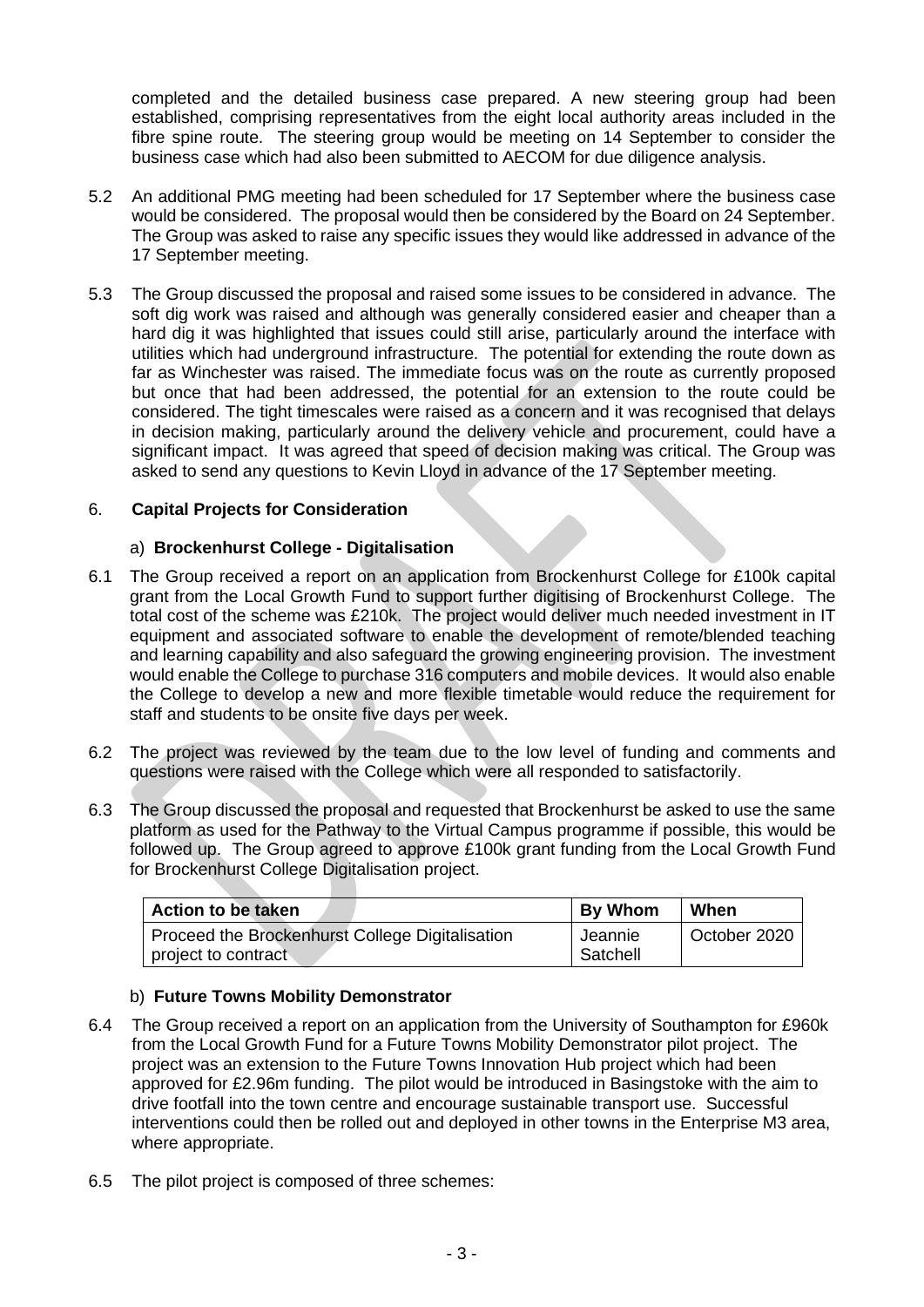- rapid road space re-allocation (S1) –assess the effectiveness of reallocation of road space using temporary structures to permit more use of active travel
- implementation of a micro-mobility pilot (S2) e-bike and e-scooter leasing scheme offering mid to long term rentals
- development of the Smart Shopper app (S3) use digital technology to enable return to the high street by avoiding over crowding and excessive queuing in retail, hospitality and recreation establishments.
- 6.6 Learning on the levels of success of the schemes would be shared with other town centres in the Enterprise M3 area. Due diligence had been undertaken internally by the Enterprise M3 team and AECOM. The AECOM report raised some issues which the University of Southampton had responded to satisfactorily.
- 6.7 The Group discussed the project and raised concerns, in particular regarding the e-scooter leasing scheme and that the required safety measures would be put in place. The Group were advised that as this was a pilot, close monitoring and evaluation would be carried out. The amount of match funding provided for the pilot project was raised and a breakdown of the match was requested. The Group was advised that the project was an extension to the Future Towns Innovation Hub which had significant match funding as was a £10.3m project.
- 6.8 It was agreed that a breakdown of the match funding would be reported to the 17 September PMG meeting to enable a decision to be made on the allocation of funding.

| Action to be taken                                                                                                              | By Whom                  | When                 |
|---------------------------------------------------------------------------------------------------------------------------------|--------------------------|----------------------|
| Provide a breakdown of match funding for the Future<br>Towns Mobility Demonstrator pilot project to the 17<br>September meeting | <b>Sue</b><br>Littlemore | 17 September<br>2020 |

## c) **Creative Tech Growth Booster**

- 6.9 The Group received a report on an application from Royal Holloway for £900k from the Getting Building Fund to support the Creative Tech Growth Booster project. The aim of the project would be to extend the state-of-the-art technology base at the University embedding it within the research and development and technical support team of StoryFutures Academy. The StoryFutures Academy was a national centre of excellence delivering training in immersive technology and immersive storytelling to ensure the UK creative workforce were the most skilled in the world in the use of virtual reality, augmented reality and mixed reality. The funding would deliver three work packages covering diversification, innovation and productivity and would enable work and value to be derived quickly.
- 6.10 Due diligence had been carried out by AECOM and further details were requested on the cost benefit analysis and clarification on outputs to which Royal Holloway responded satisfactorily. It was highlighted that this project could not be contracted until the grant offer letter for the Getting Building Fund was received from Government.
- 6.11 The Group discussed the project and questioned what costs the £500k match funding would cover. It was agreed that a breakdown of the match funding would be reported to the 17 September PMG meeting to enable a decision to be made on the allocation of funding.

| <b>Action to be taken</b>                                                                                           | By Whom           | When                 |
|---------------------------------------------------------------------------------------------------------------------|-------------------|----------------------|
| Provide a breakdown of match funding for the<br>Creative Tech Growth Booster project to the 17<br>September meeting | Sue<br>Littlemore | 17 September<br>2020 |

# d) **Clean Growth Pilot Programme**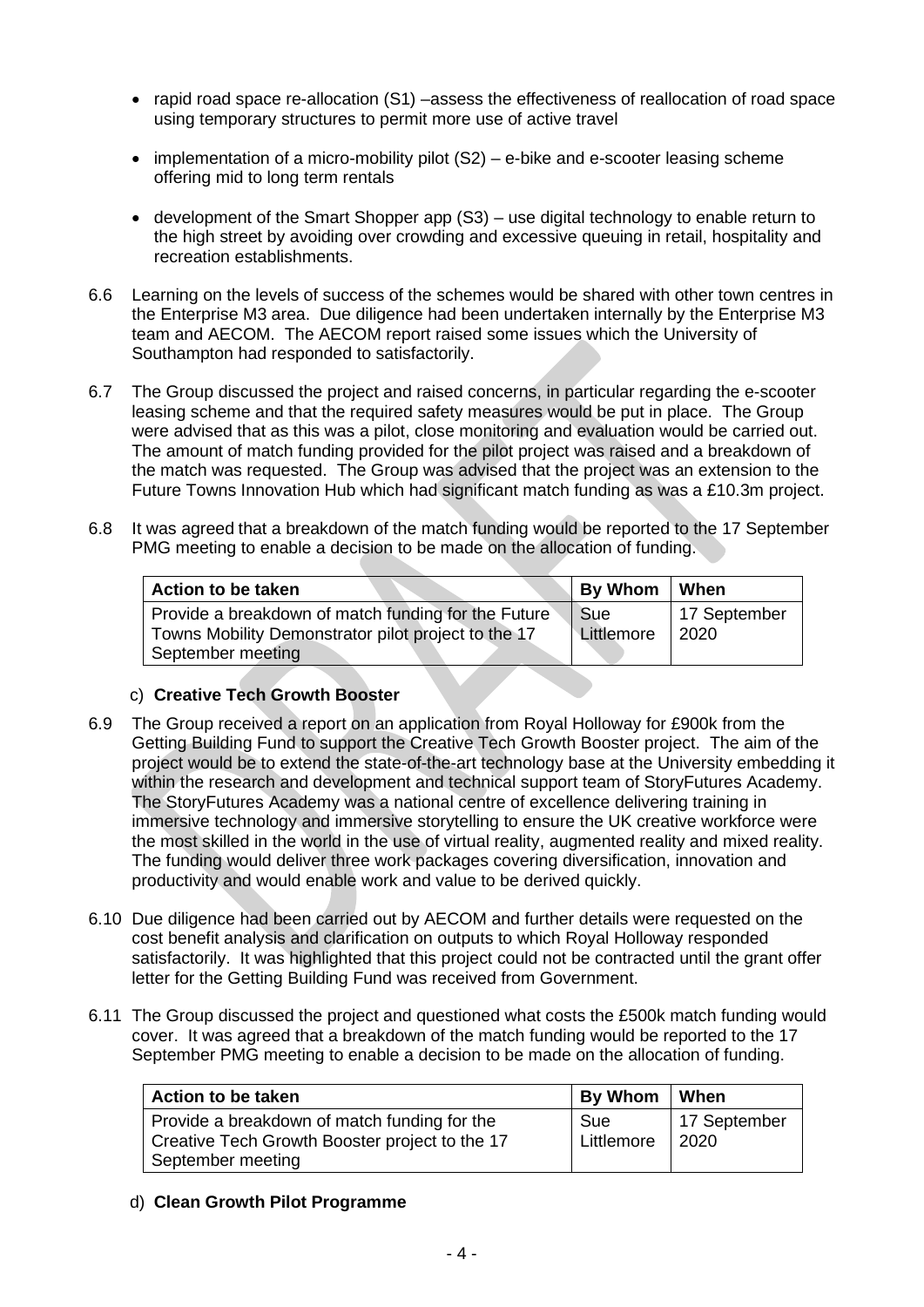- 6.12 The Group received a report on the Clean Growth Pilot Programme and the applications received with the objective to invest in renewable energy generation on public buildings and innovative decarbonisation of transport and buildings. As part of the Getting Building Fund submission £65k was allocated for a Clean Growth Pilot Programme and it was proposed that a further £135k be allocated from the Local Growth Fund, totalling £200k. The Group agreed that £135k of Local Growth Fund be allocated to the Clean Growth Pilot Programme.
- 6.13 Six applications were received from five organisations with a total project value of £746k with a grant request of £449k. The applications were reviewed independently by two Enterprise M3 team members which were then assessed jointly with a third team member.
- 6.14 Two proposals were felt to be innovative and demonstrated the ability to scale up and commercialise which were submitted by Clear Blue Energy Ltd and PowerQuad. Both were smart heating type projects with the aim to decarbonise buildings through more efficient use of energy. A further group of projects involved renewable energy and low carbon heating installation.
- 6.15 Clear Blue Energy sought £131k Getting Building Fund grant of a total project cost of £257k. The project would develop and demonstrate a software platform which would act as a virtual power plant. The Group discussed the Clear Blue Energy proposal and agreed to approve £131k grant from the Clean Growth Pilot Programme funding.
- 6.16 The PowerQuad project was seeking £41k and which was 100% funding with no match provided. The project was a pilot demonstrator project which would develop software and install PowerQuad's current battery storage in part of BASE Bordon. The project was scalable and the next stage would be to make BASE the UK's first fully battery storage powered office. The Group discussed the project but there was concern over the lack of match funding provided. It was agreed that discussions would be held with PowerQuad to agree a level of match funding and that the Chief Executive be given delegated authority to agree the funding subject to a satisfactory level of match funding being identified.
- 6.17 The Board was advised that there would be approximately £30k left of the £200k following approval of the Clear Blue Energy and PowerQuad proposals which was insufficient to fund the other projects. An additional £250k would be required to take forward the remaining projects. The Group was advised that all projects had associated benefits and were all deliverable in 2020/21. It was suggested that if all the remaining projects could provide 50% match funding the amount of additional funding required would reduce. It was therefore agreed that discussions would be held with the applicants to secure 50% match funding and that the Chief Executive be given delegated authority to approve the funding, up to £100k, for the project if 50% match funding was identified. If the applicant was unable to secure 50% match funding but it was felt the project should be considered, or if the funding request was over £100k, the proposal would be brought back to PMG for approval. The Group agreed that the additional funding would be provided from the Local Growth Fund.
- 6.18 It was acknowledged that these projects could not be contracted until the grant offer letter for the Getting Building Fund was received from Government.

| Action to be take/n                                                                                                                                 | <b>By Whom</b> | When                                 |
|-----------------------------------------------------------------------------------------------------------------------------------------------------|----------------|--------------------------------------|
| Proceed the Clear Blue Energy project to<br>contract                                                                                                | Jennie Pell    | Subject to receipt<br>of grant offer |
| Proceed the PowerQuad project to contract,<br>subject to approval from the Chief Executive that<br>a sufficient level of match funding was provided | Jennie Pell    | Subject to receipt<br>of grant offer |
| Discuss with applicants the provision of 50%<br>match funding to enable project to be funded                                                        | Jennie Pell    | September 2020                       |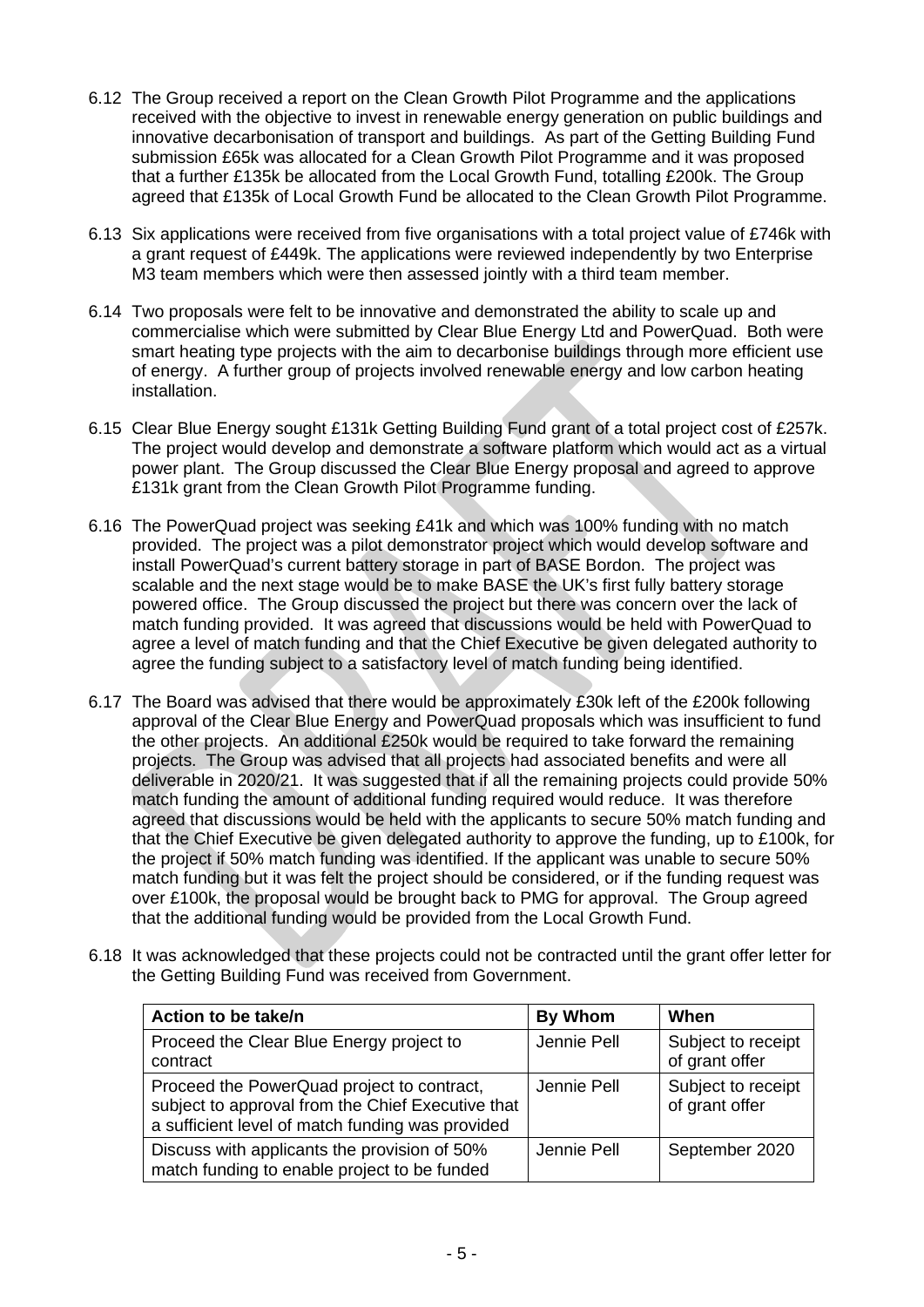| Action to be take/n                                                   | <b>By Whom</b>     | When           |
|-----------------------------------------------------------------------|--------------------|----------------|
| Consider projects for approval where 50%<br>match funding was secured | <b>Kathy Slack</b> | September 2020 |

# 7. **LEP Update on Recent Developments**

- 7.1 Rachel Barker advised the Group that Simon Clarke MP had resigned from his post as Minister for Regional Growth and Local Government and replaced by Luke Hall MP, who was formerly the Parliamentary Under Secretary of State in MHCLG. Feedback would be sought from the Enterprise M3 Government lead to see if this was likely to impact on the LEP.
- 7.2 Sue Littlemore had been working on economic recovery and renewal plan and a Board workshop was being held on 28 September to take the plan forward. The plan had a focus on renewal identifying actions and interventions and picked up on the work carried out on the Local Industrial Strategy. The draft plan would be shared with stakeholders to provide an opportunity for feedback.
- 7.3 There had been a number of Government funding announcements over the summer. The Peer to Peer Network programme was being established for SME business owners. The LEP would be working with the Growth Hub and partners to delivery 18 hours of action learning support and one to one support to 8 cohorts. The programme would start at the beginning of October. The Tourism Kickstart scheme and SME grant scheme was launched on 15 September with overwhelming demand.
- 7.4 The Non-Exec Director recruitment was progressing well with 17 applications received which had been narrowed down to ten. These would now be going through shortlisting before the final interview process. There had been some staff recruitment within the Enterprise M3 team for a Senior Programme Manager which was a new post and a replacement for the Operations Director post. The recruitment for an Enterprise Zone and Commercial Property post and Head of Trade and Enterprise was also due to commence shortly.
- 7.5 Catalyst South work was progressing with the ministerial roundtable and lots of work to set out the clear strategic position of the South to Government in relation to economic recovery. The work put forward a common message and ensured the six LEPs were aligned. The LEP Network had been getting positive feedback from Government on the role of LEPs in recovery. The Devolution White Paper would be an important document which could result in a large change to local Government which was expected at the end September.

## 8. **European Programme Update**

8.1 The Group received and noted the update on the EU programme.

## 9. **Forward Programme**

9.1 The Group noted the current forward programme.

## 10. **Any Other Business**

- 10.1 The future Programme Management Group meetings would be held as follows:
	- Thursday 17 September 2020 3.45pm-5.15pm
	- Thursday 15 October 2020 9.30am-11.30pm
	- Thursday 12 November 2020 10am-1pm
	- Thursday 14 January 2021 10am-1pm
	- Thursday 11 March  $2021 10$ am-1pm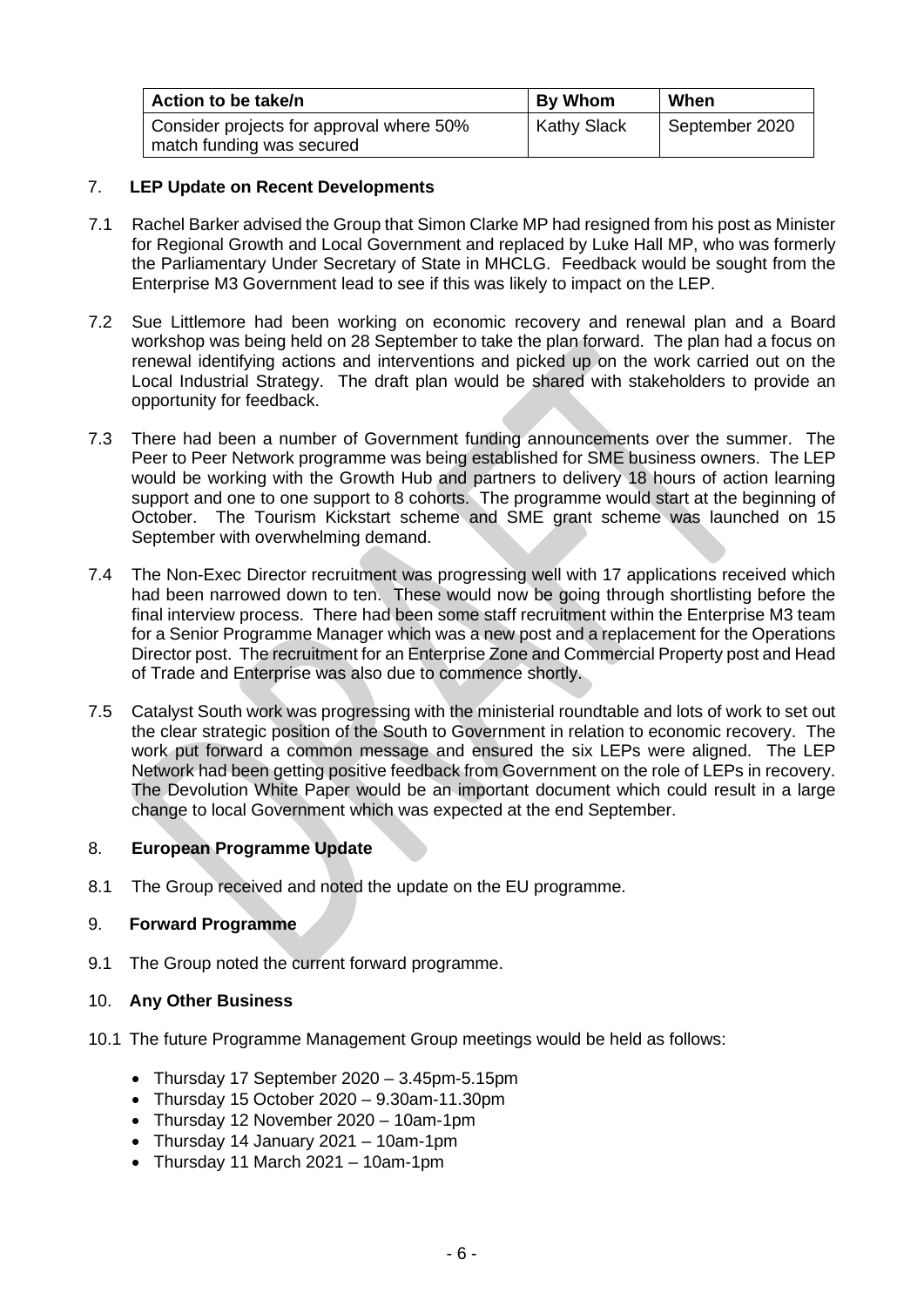

#### Delivering prosperity through innovation

## **Enterprise M3 Programme Management Group**

## **17 September 2020, 15:45-17:15**

### **Zoom Video Conference**

## **DRAFT MINUTES**

| <b>Members Attending</b> | <b>EM3 Guests Attending</b> | <b>Apologies</b>        |
|--------------------------|-----------------------------|-------------------------|
| James Cretney - Chair    | Rob Dunford                 | Mike D'Alton            |
| Deborah Allen            | Lee Danson                  | <b>Catherine Turner</b> |
| Dave Axam                | Sue Littlemore              |                         |
| Rob Carr                 | <b>Geoff Wells</b>          |                         |
| David Fletcher           | <b>Justine Davie</b>        |                         |
| <b>Matt Furniss</b>      |                             |                         |
| Rob Humby                | Dave Happy - NGIS           |                         |

Rob Leenderts - NGIS Toby Treacher – NGIS

#### 1. **Welcome and Introductions**

1.1 James Cretney welcomed everyone to the meeting.

## 2. **Declaration of Interest**

Paul Millin Kathy Slack Lucille Thompson

2.1 In addition to all interests previously declared, the following interests were noted:

| <b>Name</b>                                                                                  | <b>Interest</b>                      | <b>Declared Action</b>                      |
|----------------------------------------------------------------------------------------------|--------------------------------------|---------------------------------------------|
| Dave Axam, David Fletcher,<br>Matt Furniss, Rob Humby, Paul<br><b>Millin and Geoff Wells</b> | <b>EM3 Gigabit Town</b><br>and Rural | Left the room during the<br>decision making |

Note: Matt Furniss left the meeting before the decision making

### 3. **Future Towns Mobility Demonstrator**

- 3.1 The Group received an update report on the Future Towns Mobility Demonstrator project which had been discussed in detail at the PMG meeting held on 10 September. At that meeting a breakdown of the match funding was requested to enable a decision to be made on the allocation of funding.
- 3.2 The Group was advised that partners responded quickly with details requested. The funding request for the Future Towns Mobility Demonstrator project was for £960k with match funding of £125k made up of £50k cash support and £75k in kind support for staff time on project management and procurement. The project was an extension of the Future Town Innovation Hub which combined had a total funding request of £3.82m with match funding of £7.425m, which provided 66% match funding of the total project cost.
- 3.3 The Group discussed the project and agreed to recommend to the Board to approve £960k grant funding from the Local Growth Fund for the Future Towns Mobility Demonstrator project.

| Action to be taken                                 | By Whom    | <b>When</b>  |
|----------------------------------------------------|------------|--------------|
| Recommend to Board to approve £960k grant funding  | ∣ Sue      | 24 September |
| for the Future Towns Mobility Demonstrator project | Littlemore | 2020         |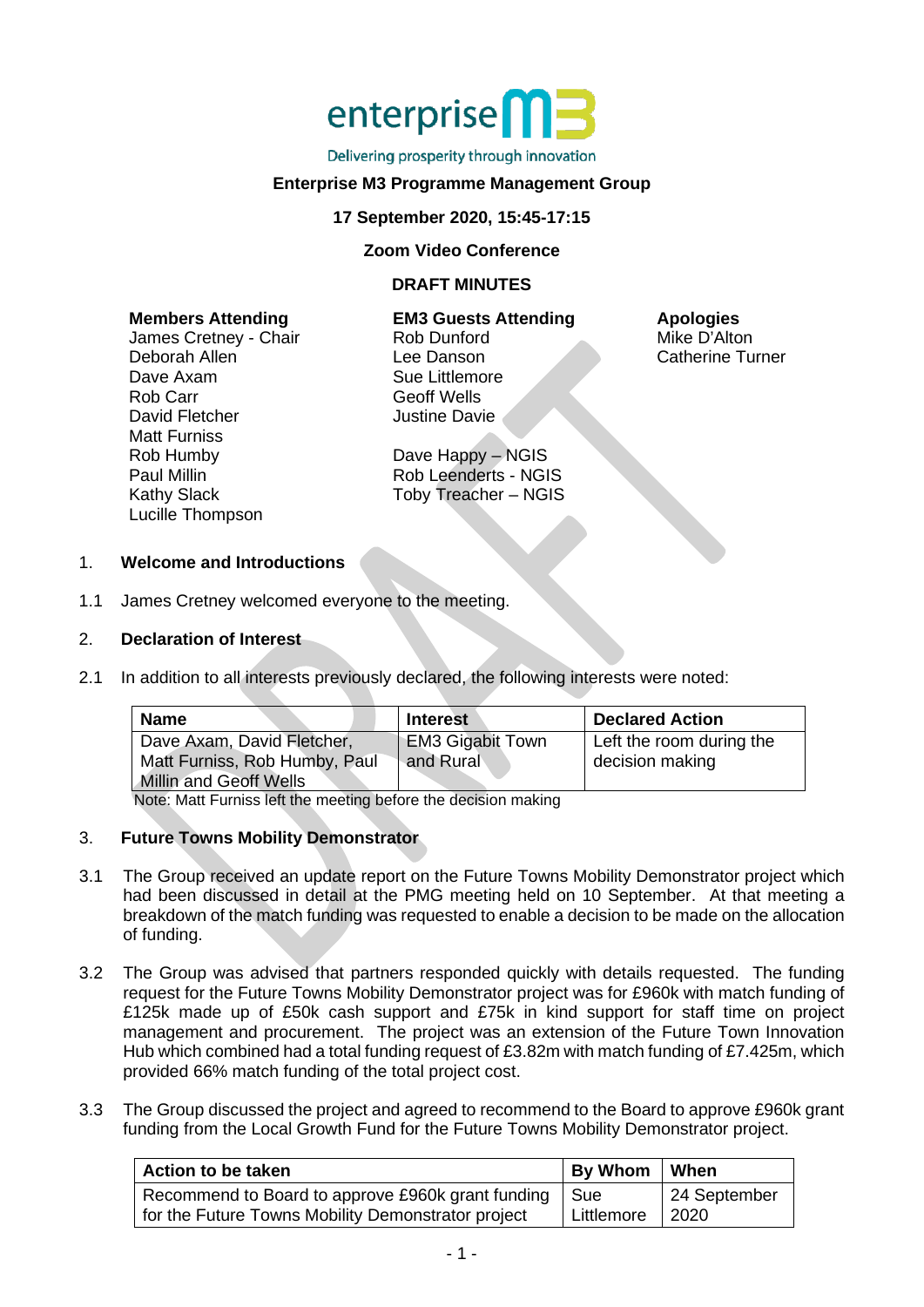# 4. **Creative Tech Growth Booster**

- 4.1 The Group received an update report on the Creative Tech Growth Booster project which had been discussed in detail at the PMG meeting held on 10 September. At that meeting a breakdown of the match funding was requested to enable a decision to be made on the allocation of funding.
- 4.2 The Group was advised that the funding request was for £900k of a total project cost of £1.4m with £510k match funding (36%) from StoryFutures and project partners. The match funding was a combination of cash funding and staff time. Confirmation was also provided that the project would run until March 2023 based on the current project but could be extended if further funding was identified.
- 4.3 The Group was satisfied with the responses provided and agreed to approve £900k grant funding from the Getting Building Fund. It was acknowledged that this project could not be contracted until the grant offer letter for the Getting Building Fund was received from Government.

| Action to be taken                               | <b>By Whom</b> | ∣ When                      |
|--------------------------------------------------|----------------|-----------------------------|
| Proceed the Creative Tech Growth Booster project | Sue            | Subject to receipt          |
| to contract                                      |                | Littlemore   of grant offer |

# 5. **Gigabit EM3 Town and Rural project**

- 5.1 The Group received a report on the Gigabit EM3 Town and Rural proposal for consideration. Kathy Slack advised the Group that there had been a substantial amount of work carried out at incredible pace and there was a great deal of support for the project from local authority partners and Government. However, it was recognised that was a lot of work required to meet the funding deadline of January 2022. There were a number of issues still outstanding so at this meeting the Group were being asked to support grant funding of £4.5m from the Getting Building Fund in principle and release £250k to fund the detailed work required.
- 5.2 The Group received a presentation which provided an overview of the business case, set out the work carried out to date and highlighted the areas or work still to be completed. Due diligence had been completed on the Strategic and Economic case but further work was required on the Financial and Management case.
- 5.3 The presentation highlighted that there was a strong demand for the project as the current digital connectivity in much of the Enterprise M3 area was well below the national average. The proposed route from Basingstoke to Guildford was set out which had been carefully plotted to use as much soft dig on the route as possible and took in key sites along the route including hospitals, regional development sites, business parks, colleges and train stations. Details on the type of delivery vehicle that were being considered for the project were also set out. There were a number of significant outstanding issues that needed to be resolved before a decision could be made on the final funding approval. It was agreed that some initial funding would need to be released to enable that work to be carried out for a final funding request report to be brought to the November meeting.
- 5.4 The Group discussed the project in detail and raised a number of issues to be addressed regarding timescales and the preferred delivery vehicle. The Group acknowledged that the additional work was required before any decision could be made and it was important the work continued at pace to enable timely decisions to be made. The Group agreed to recommend to the Board to:
	- Approve in principle £4.5m grant funding for the EM3 Gigabit Town and Rural project, requesting further detail on issues raised in the due diligence, on the suitable delivery vehicle and funding package and the associated milestones, for final approval to be sought at the Programme Management Group and Board in November;